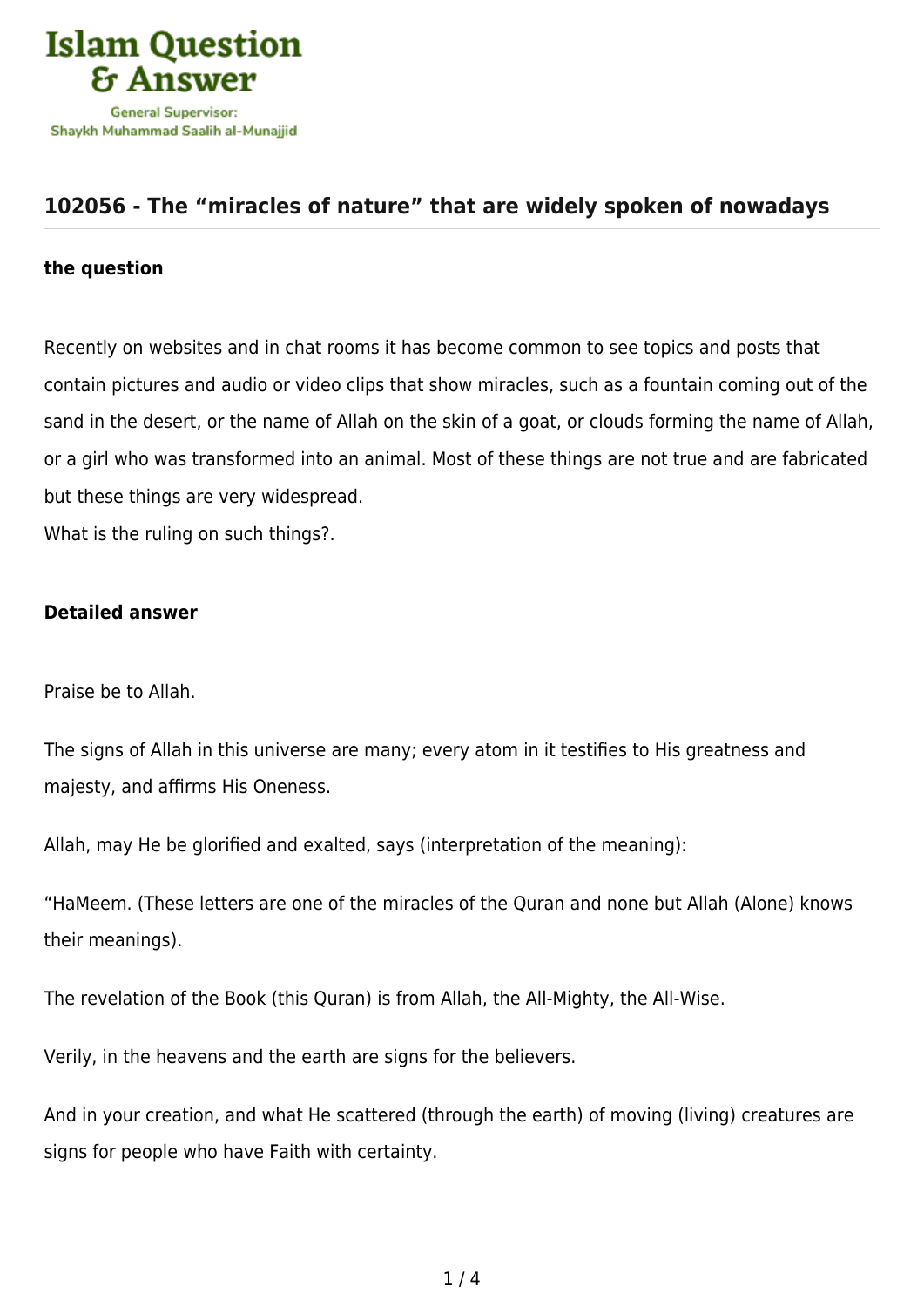

And in the alternation of night and day, and the provision (rain) that Allah sends down from the sky, and revives therewith the earth after its death, and in the turning about of the winds (i.e. sometimes towards the east or north, and sometimes towards the south or west etc., sometimes bringing glad tidings of rain etc., and sometimes bringing the torment), are signs for a people who understand.

These are the Ayat (proofs, evidences, verses, lessons, revelations, etc.) of Allah, which We recite to you (O Muhammad SAW) with truth. Then in which speech after Allah and His Ayat will they believe?"

## [al-Jaathiyah 45:1-6] .

This is a call to ponder and think about dozens of verses in the Holy Qur'an that encourage us to look at the visible signs and to think about them so as to increase in faith and certainty about the Creator and believe in His Oneness, may He be glorified.

What these signs have in common is that they are visible to all people. The earth, the sky, the sun, the moon, the animals, rain, one's own self and so on are all signs that may be seen and known by all humans. Each and every individual can understand their greatness and realise that they point to the Lord and Creator. Even though the scientist may know things that ordinary people do not know about these things, they are visible to all and each person may learn from them according to his own level of understanding.

But with regard to what has become widespread nowadays of talking about "miracles of nature", including those mentioned by the questioner, as far as Allah's power is concerned, Allah, may He be exalted, has power over all things, such as causing His name to appear on the skin of a goat or on an egg, or transforming some people into animals.

In fact we believe that such transformations will happen, as the Prophet (blessings and peace of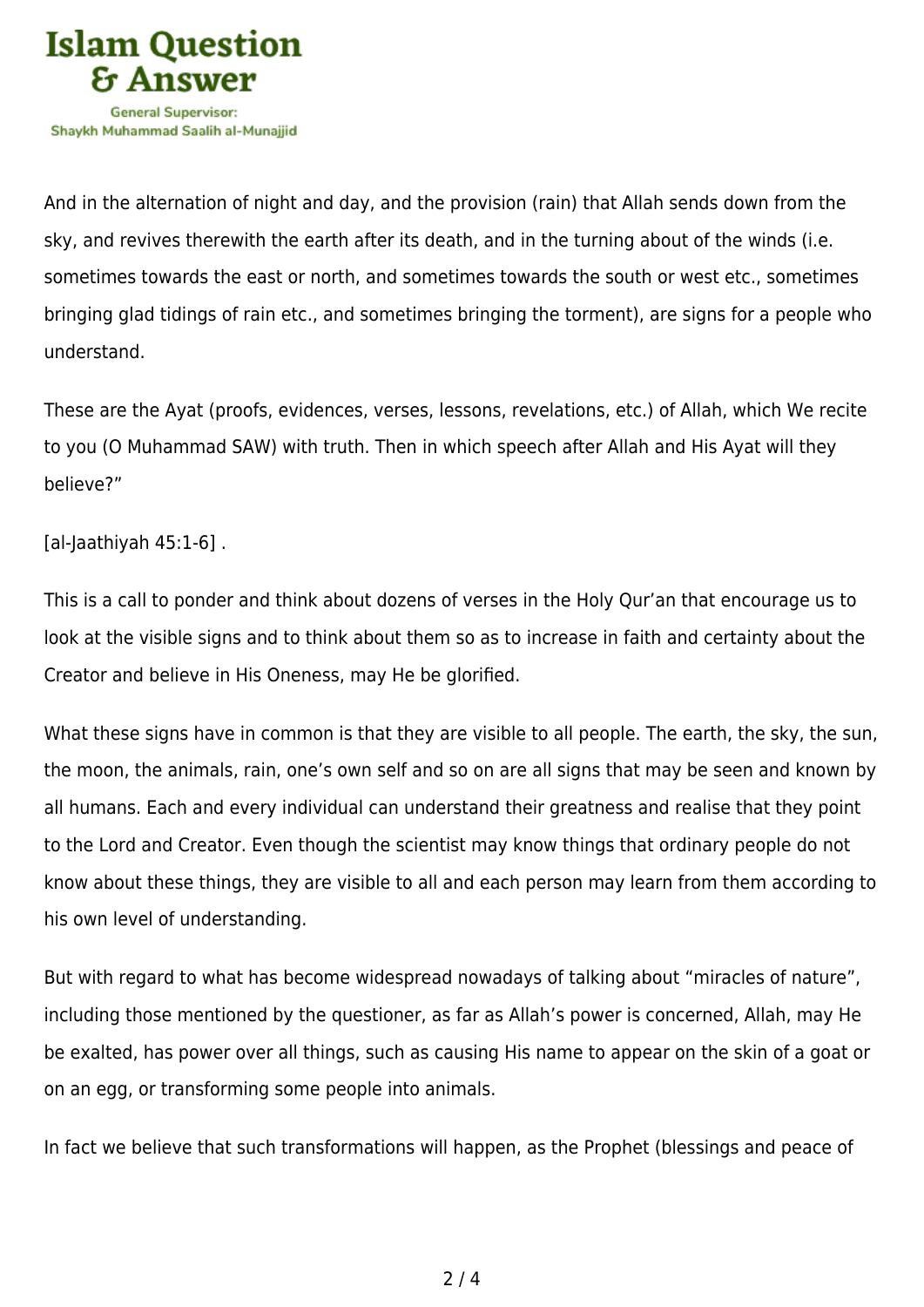

Allah be upon him) told us. At-Tirmidhi (2212) narrated that the Messenger of Allah (blessings and peace of Allah be upon him) said: "Among this ummah, people will be swallowed up in the earth, transformed into monkeys and pigs, and pelted with stones." A man among the Muslims said, "O Messenger of Allaah, when will that be?" He said: "When singing-girls and musical instruments become widespread and wine is drunk."

Classed as saheeh by al-Albaani in Saheeh at-Tirmidhi.

This is as far as the might and power of Allah, may He be exalted, are concerned. But as for whether these "miracles" happened or not, most of what is in circulation nowadays of such things cannot be verified or proven. Most of what people are passing around to one another of these things is no more than chit-chat in their gatherings and images on discussion boards and in chat rooms, the source or author of which is not known. Does the Muslim need such stories to prove the soundness of his religion and belief?!

Is there a shortage of evidence based on common sense and certainty, so that one has to resort to these rumours?!

The correct attitude towards these reports is to refrain from judgement. So we do not believe them, because of the possibility that they may be false, and we do not disbelieve them, because of the possibility that they may be true, so long as we have no clear evidence to prove whether they are true or false. If such evidence comes along then we may be certain in that case.

The wise Muslim – who is aware of the guidelines on verifying news and drawing conclusions from it – should not hasten to believe in them, let alone spread them and call people to glorify Allah in amazement.

But what has happened is the opposite of that; many people believed in these "stories" and they started spreading them and talking about them in their gatherings, and passing them around on